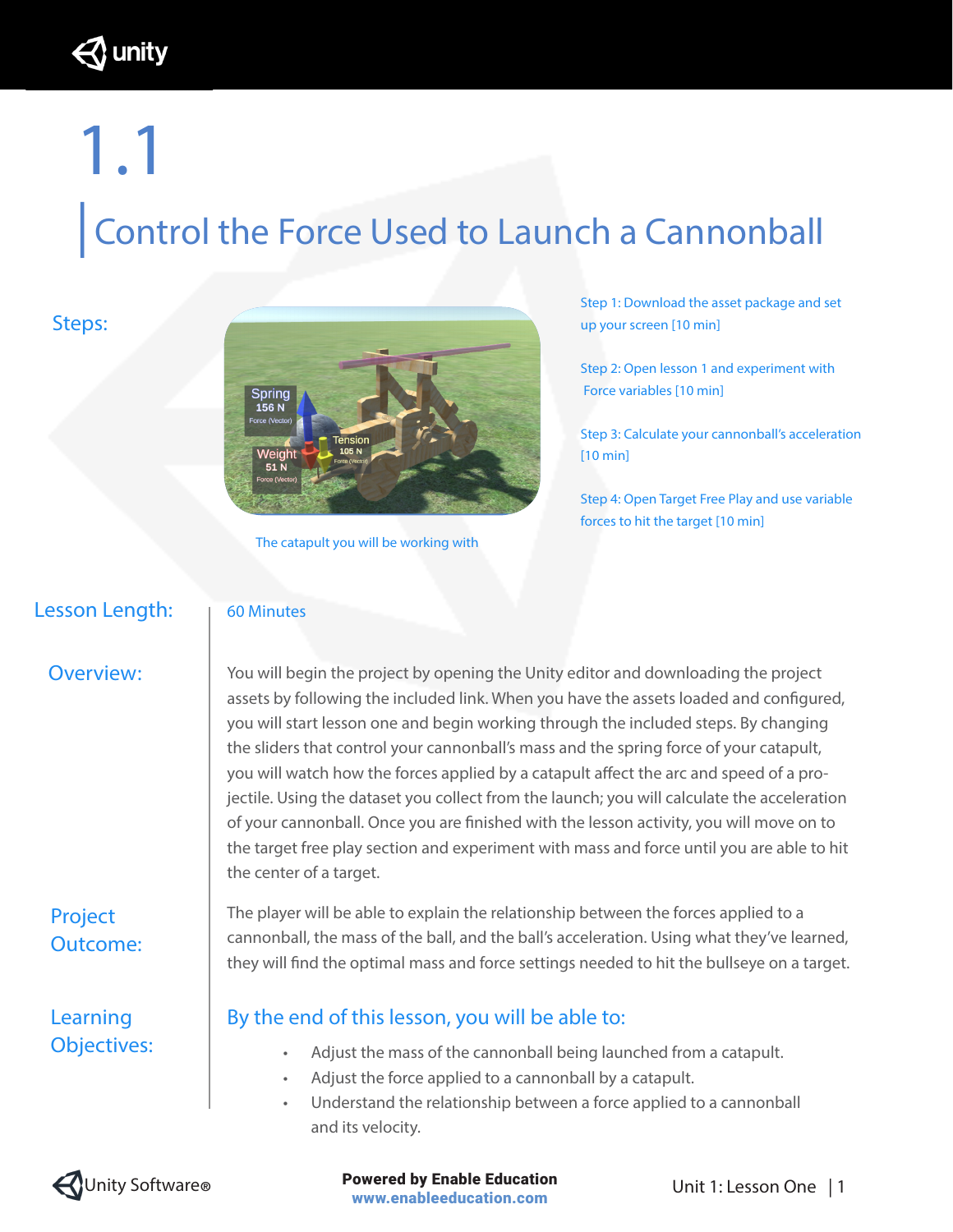

- Understand the relationship between a force applied to a cannonball and the distance it travels.
- Use the velocity calculated in the Unity editor to determine the acceleration of a cannonball at different points in its arc.

 Note: Use the equations provided on the Formulas and More page to help you calculate the acceleration of your cannonball.

### | Step 1: Download the Assets Package

### The first thing we need to do is download the assets package and open it in Unity:

- 1. Scroll up to the Overview section of this page, locate the Tutorial Materials and click on the link labeled "CatapultPhysics.zip". Download the file and save it somewhere where it will be easy to find, like on the desktop.
- 2. At this point, you'll need to unzip the file. If you don't know how to do that, check below these steps for more information.
- 3. Open Unity by double-clicking the icon. Once you have the Unity launcher open, click New in the top right corner of the dialog box. Then click Create project.
- 4. Once Unity has loaded you should see a blue and gray *Game* window on your screen. From the Assets drop-down menu at the top of the screen, select *Import Package* and then click Custom Package.
- 5. Browse your computer for the unzipped file, select it, and click Open. Then click Im port. Once it loads, in the top right corner, you should see a tab named Project. If you do not see that tab, you can find it in the *Window* drop-down menu under *General->* Project.
- 6. Under the Project tab, locate Assets -> Scenes. Click Scenes. Then double-click the icon to the right labeled PhysicsCatapult.
- 7. You should now see a catapult. Also from the *Window* tab at the top of the screen, select Physics Config Window.
- 8. Click on the tab at the top of the *EditorPhysicsConfig* window to drag it to the righthand side of the screen and dock it.
- 9. Close any other tabs shown on the right-hand side of the screen.
- 10. Before you begin, make sure you have the Game window and EditorPhysicsConfig window

Note: You can unzip a .zip file by right-clicking the icon and selecting *Extract All*. If you already see the catapult on your screen, skip to #7.





Unity Software **® Example 2 Powered by Enable Education Example 2** Unit 1: Lesson One | 2 www.enableeducation.com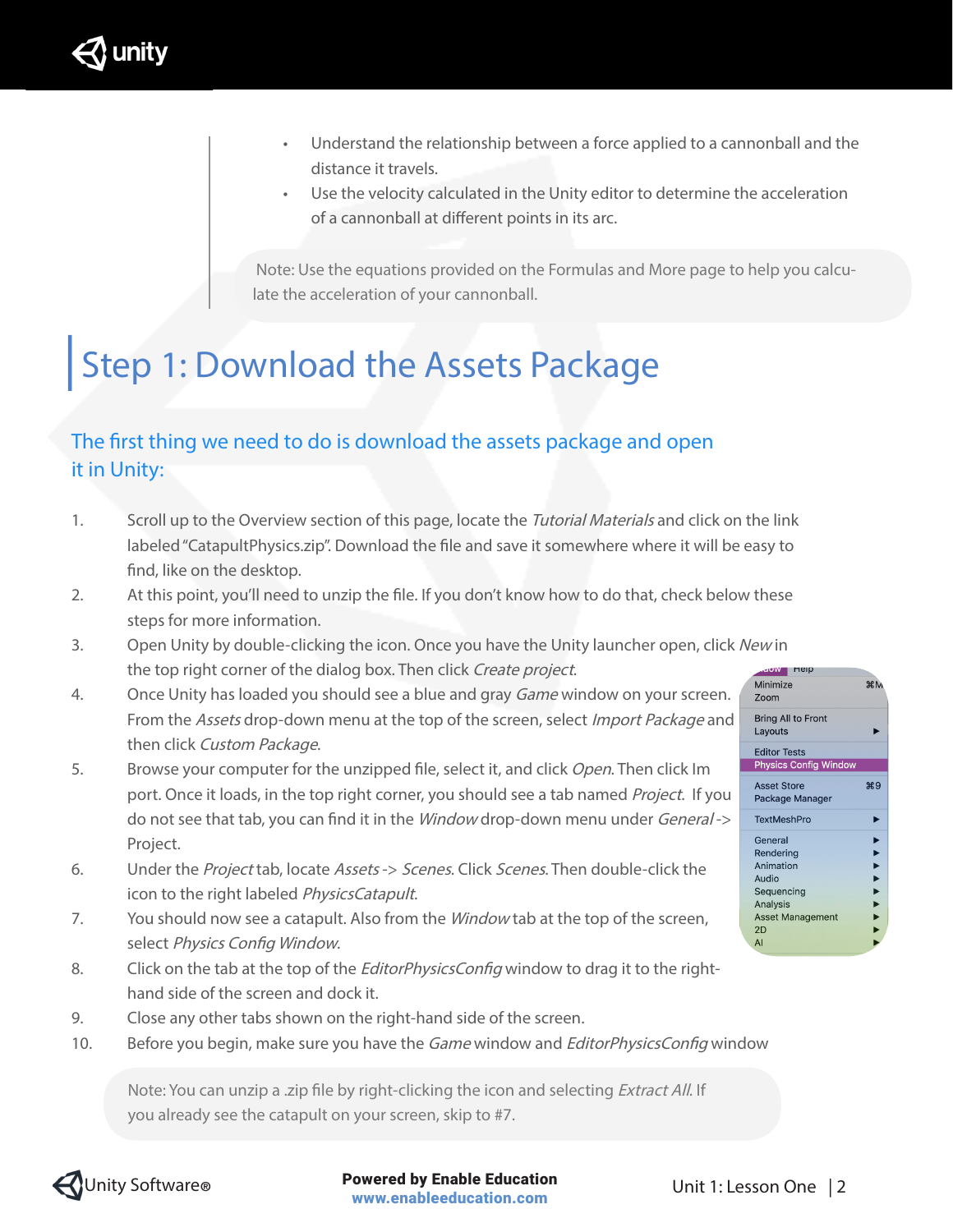### | Step 2: Open Lesson 1 and experiment with Force variables

Use the Cannonball Mass and Spring Force sliders to adjust your catapult's settings:

- 1. Click on the Lesson 1 button and then the Proceed to Step 1 button.
- 2. Using the two available sliders, configure the settings for your catapult.
- 3. Click Proceed to Step 2 and watch how the selections you made using the mass and force sliders affect the way your cannonball is launched.
- 4. Click Proceed to Step 3 and record the velocity of your cannonball at the height of its arc.



unity }

**Spring Force** 

### | Step 3: Calculate your cannonball's acceleration

### Pick two sets of values for your cannonball mass and spring force:

- 1. Click the button for Lesson 1 and pick a setting for your mass and *spring force* and proceed through the three steps.
- 2. Record your cannonball's velocity at each stage in the launch process.
- 3. Using the velocity data points you've recorded, calculate the acceleration of your ball from prelaunch to the height of its arc.
- 4. Using the velocity datapoints you've recorded, calculate the acceleration of your ball from the height of its arc to when it settles on the ground.

Note: If you don't know how to calculate the cannonball's acceleration, don't worry! All the formulas you need to calculate acceleration can be found on the Formulas and More page.



 $250$